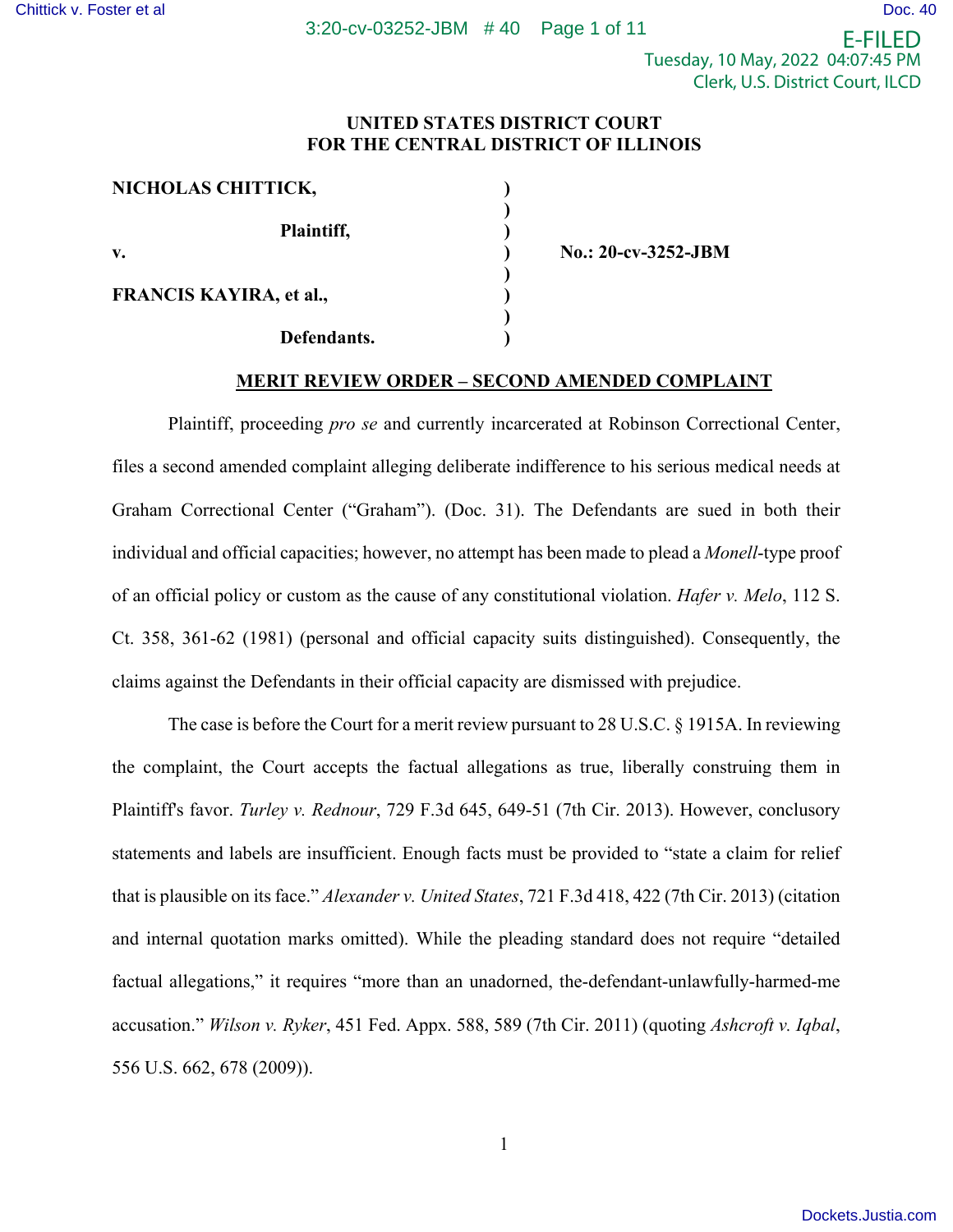### **FACTS**

Plaintiff alleges that at the time of the events pled herein he was suffering from a spinal compression in his cervical spine due to a disc herniation and that the delay of medical treatment caused harm and irreversible neurologic injury. Despite frequent exams and an eventual referral to a specialist, he claims that his treatment consisted of little more than the observation of his worsening condition. Plaintiff names Nurse Barbee, Physician's Assistant Timothy Adesanya, Graham's Chief Medical Officer Dr. Francis Kayira, Graham's Warden Craig Foster, and Wexford's Risk Manager Stephan Ritz as Defendants and seeks \$500,000 in compensatory damages and \$500,000 in punitive damages against each Defendant.

On June 6, 2018, presumably for symptoms of numbness and difficulty walking, Plaintiff was seen by Defendant Nurse Barbee during a sick call. She allegedly did not conduct a physical exam but found Plaintiff's gait to be steady and his grip strength to be equal.

On June 7, 2018, presumably for the same symptoms presented to Nurse Barbee, Plaintiff was seen by Defendant Adesanya, a Physician's Assistant. He allegedly took notes but did not physically examine Plaintiff, believing that he was faking his symptoms. At one point during the visit, Adesanya remarked, "I don't know about this numbness. I think you are trying to get over on me." (Doc. 31 at 8).

Plaintiff attended five additional sick calls on 6/12/18, 6/27/18, 6/28/18, 7/5/18, and 7/13/18 before first seeing Defendant Dr. Francis Kayira on July 13, 2018. Dr. Kayira prescribed physical therapy on July 13, 2018, which Plaintiff believes was a "blatantly inappropriate course of treatment for a severely compressed spinal cord" and that further diagnostic testing should have been done, although there is no allegation that Dr. Kayira was aware of Plaintiff's underlying diagnosis. *Id.* at 6.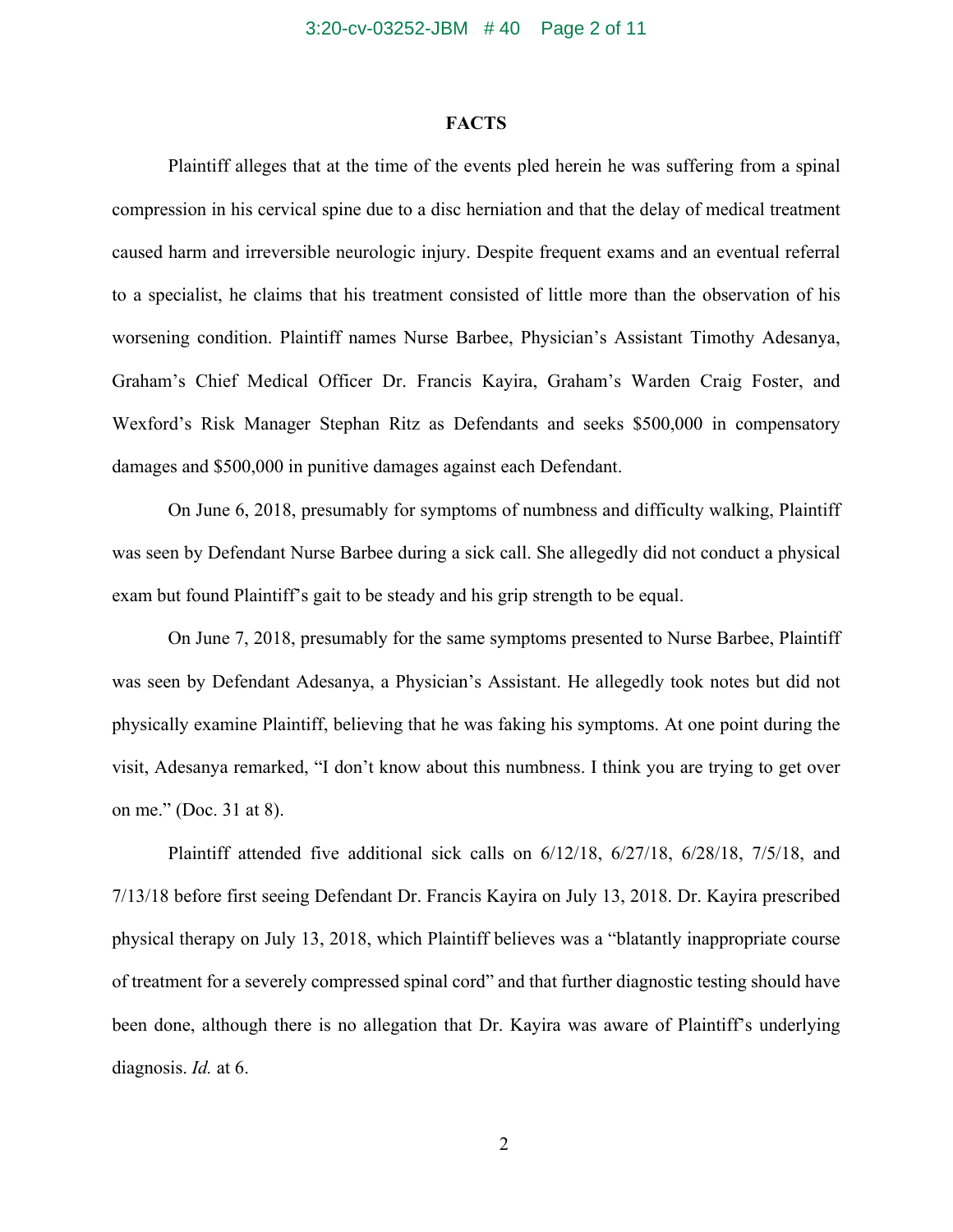### 3:20-cv-03252-JBM # 40 Page 3 of 11

On July 18, 2018, Plaintiff approached Defendant Warden Foster in the chow hall and expressed concerns about his course of treatment, to which Foster replied, "I'm not a doctor, what do you expect me to do about it?"

Without specifying the date, allegedly Dr. Kayira ordered Plaintiff to be isolated in the health care unit from July 30, 2018 until his discharge on August 9, 2018. Despite exhibiting neurologic symptoms, Plaintiff alleges that he was discharged into the general population and given a lower bunk permit.

On August 2, 2018, Wexford's Risk Manager, Stephan Ritz, allegedly denied approval for a consultation with an outside specialist, ordered Plaintiff to continue physical therapy, directed that he be observed by security, and that his case be "re-presented" in three weeks or less.

On September 13, 2018 and September 26, 2018, Plaintiff informed Dr. Kayira that his condition was worsening, and physical therapy was ineffective. Dr. Kayira allegedly did not perform an exam, insisted that Plaintiff continue with physical therapy, failed to re-present Plaintiff's case to Defendant Ritz for review; and inaccurately noted in Plaintiff's medical records that he was in the infirmary for over a month, and no one observed any neurological symptoms. Additionally, during a sick call on September 26, 2018, Plaintiff told Dr. Kayira that physical therapy was ineffective and he was experiencing a neurological decline. Plaintiff asked for an MRI, but Dr. Kayira stated that Defendant Ritz previously denied the request for an MRI on August 2, 2018. Again, Dr. Kayira allegedly dismissed Plaintiff without conducting an exam and failed to re-present his case to Defendant Ritz for review.

On October 12, 2018, Plaintiff underwent an MRI at Hillsboro Area Hospital, revealing a serious spinal compression, which Plaintiff alleges could have resulted in quadriplegia or death.

3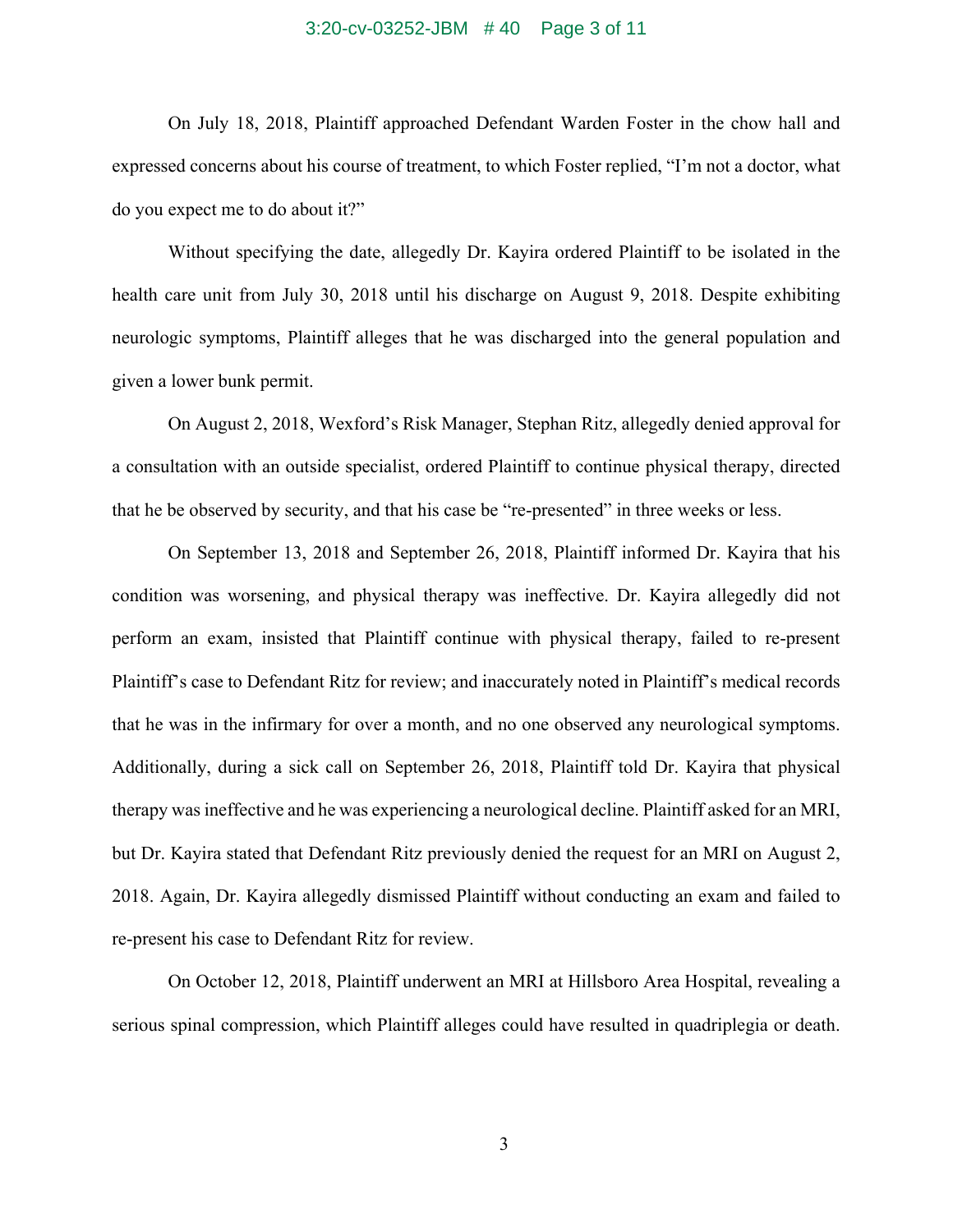#### 3:20-cv-03252-JBM # 40 Page 4 of 11

After the MRI results were obtained, Plaintiff was seen by Dr. Kayira who declined to classify Plaintiff's condition as "urgent."

On November 21, 2018, Plaintiff was seen by Dr. Yoon Choi, a neurologist at the SIU Neuroscience Institute in Springfield, Illinois. Dr. Choi recommended immediate emergency surgery; however, Dr. Kayira ordered Plaintiff to return to prison even though he allegedly knew there could be serious consequences if treatment was delayed.

On December 18, 2018, Plaintiff allegedly began to suffer severe motor control dysfunction, spams, and tremors and was unable to move. Contrary to Dr. Choi's prior recommendation that Plaintiff be taken to the emergency room if his condition rapidly declined, Dr. Kayira prescribed muscle relaxers and returned Plaintiff to his cell. The following morning, Plaintiff was unable to walk and was taken to the health care unit, where he remained until undergoing spinal surgery on January 5, 2019.

#### **ANALYSIS**

It is well established that deliberate indifference to a serious medical need is actionable as a violation of the Eighth Amendment. *Hayes v. Snyder*, 546 F.3d 516, 522 (7th Cir. 2008). Deliberate indifference is proven by demonstrating that a prison official knows of a substantial risk of harm to an inmate and "either acts or fails to act in disregard of that risk." *Arnett v. Webster*, 658 F.3d 742, 751 (7th Cir. 2011). A claim does not rise to the level of an Eighth Amendment issue, however, unless the punishment is "deliberate or otherwise reckless in the criminal law sense, which means that the defendant must have committed an act so dangerous that his knowledge of the risk can be inferred or that the defendant actually knew of an impending harm easily preventable." *Antonelli v. Sheahan,* 81 F.3d 1422, 1427 (7th Cir. 1996); *see also Pyles v. Fahim*, 771 F.3d 403, 411-12 (7th Cir. 2014) (healthcare providers may exercise their medical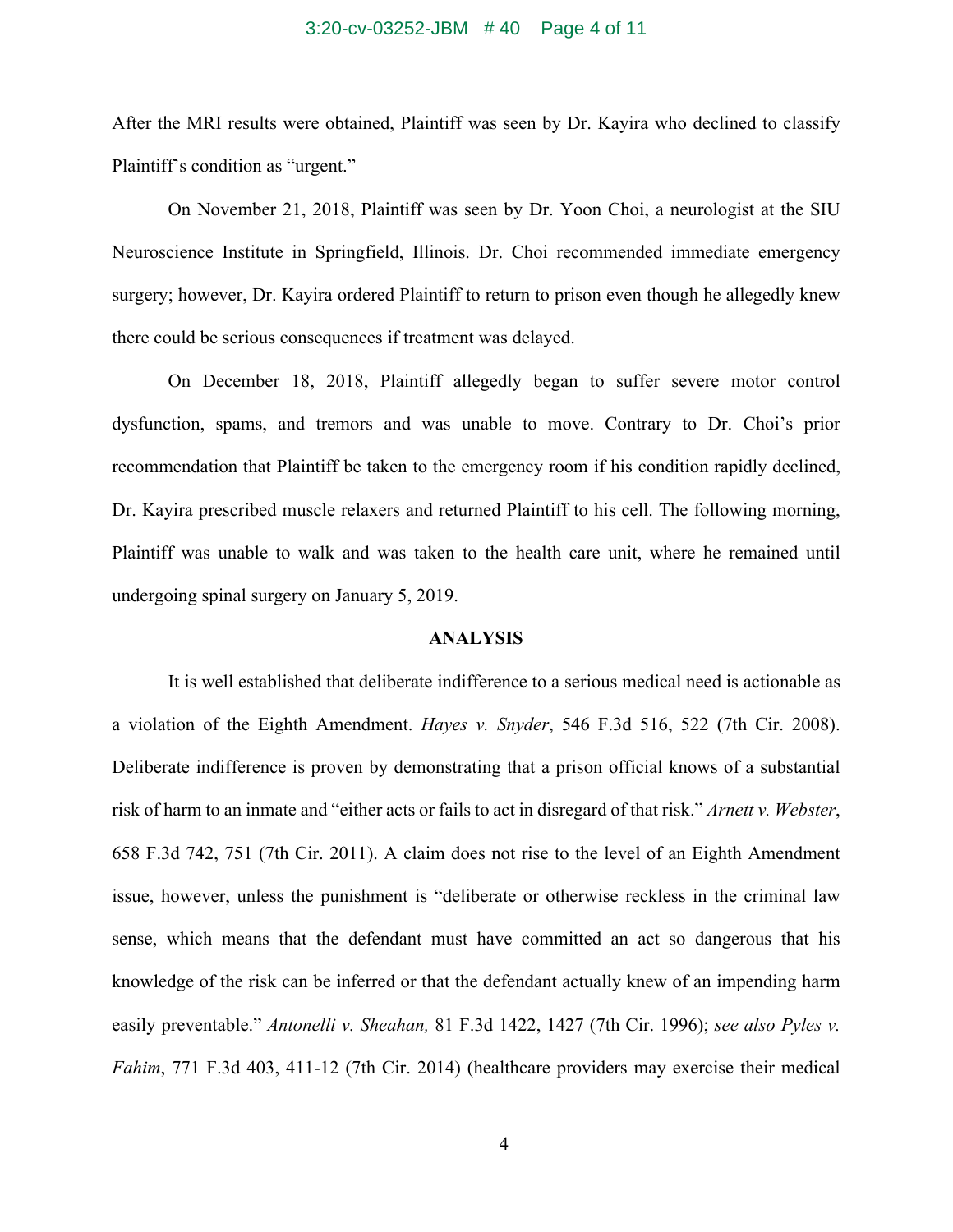#### 3:20-cv-03252-JBM # 40 Page 5 of 11

judgment when deciding whether to refer a prisoner to a specialist). The failure to refer is deliberately indifferent only if "blatantly inappropriate." *Id*. at 411-12. Denying a referral in favor of "easier and less efficacious treatment" may be blatantly inappropriate if it does not reflect sound professional judgment. *Petties v. Carter*, 836 F.3d 722, 729-30 (7th Cir. 2016), *as amended* (Aug. 25, 2016).

Plaintiff identifies the dates of injury as June 6, 2018 to January 5, 2019. Plaintiff did not file his initial complaint until September 23, 2020. It is possible that his complaint is untimely. *See Draper v. Martin,* 664 F.3d 1110, 1113 (7th Cir. 2011) ("In Illinois, the statute of limitations period for § 1983 claims is two years, 735 ILCS 5/13-201"). To the extent Plaintiff may assert a continuing violation, the complaint is generally allowed, pursuant to any objection Defendants might later raise. *See Jervis v. Mitcheff*, 258 Fed.Appx. 3, at \*5-6 (7th Cir. Dec. 13, 2007) ("Deliberate indifference to a serious medical need is a continuing violation that accrues when the defendant has notice of the untreated condition and ends only when treatment is provided or the inmate is released."); *see also Heard v. Sheahan*, 253 F.3d 316, 318-19 (7th Cir. 2001).

Plaintiff alleges that Defendant Nurse Barbee charted his gait as steady and his handgrips as equal, even though she did not perform a physical exam on June 6, 2018. Plaintiff alleges the same lack of diagnostic procedure against the Physician's Assistant, Defendant Timothy Adesanya. In that regard, he alleges that Defendant Adesanya took notes but did not physically examine Plaintiff on June 7, 2018. At one point during the visit, Adesanya allegedly remarked, "I don't know about this numbness. I think you are trying to get over on me." (Doc. 31 at 8). Without additional context, these allegations fail to state a claim for deliberate indifference to a serious medical need. As to both Defendants, the paltry allegations pled are insufficient to allow the Court to reasonably infer that a more extensive physical examination was required to properly attend to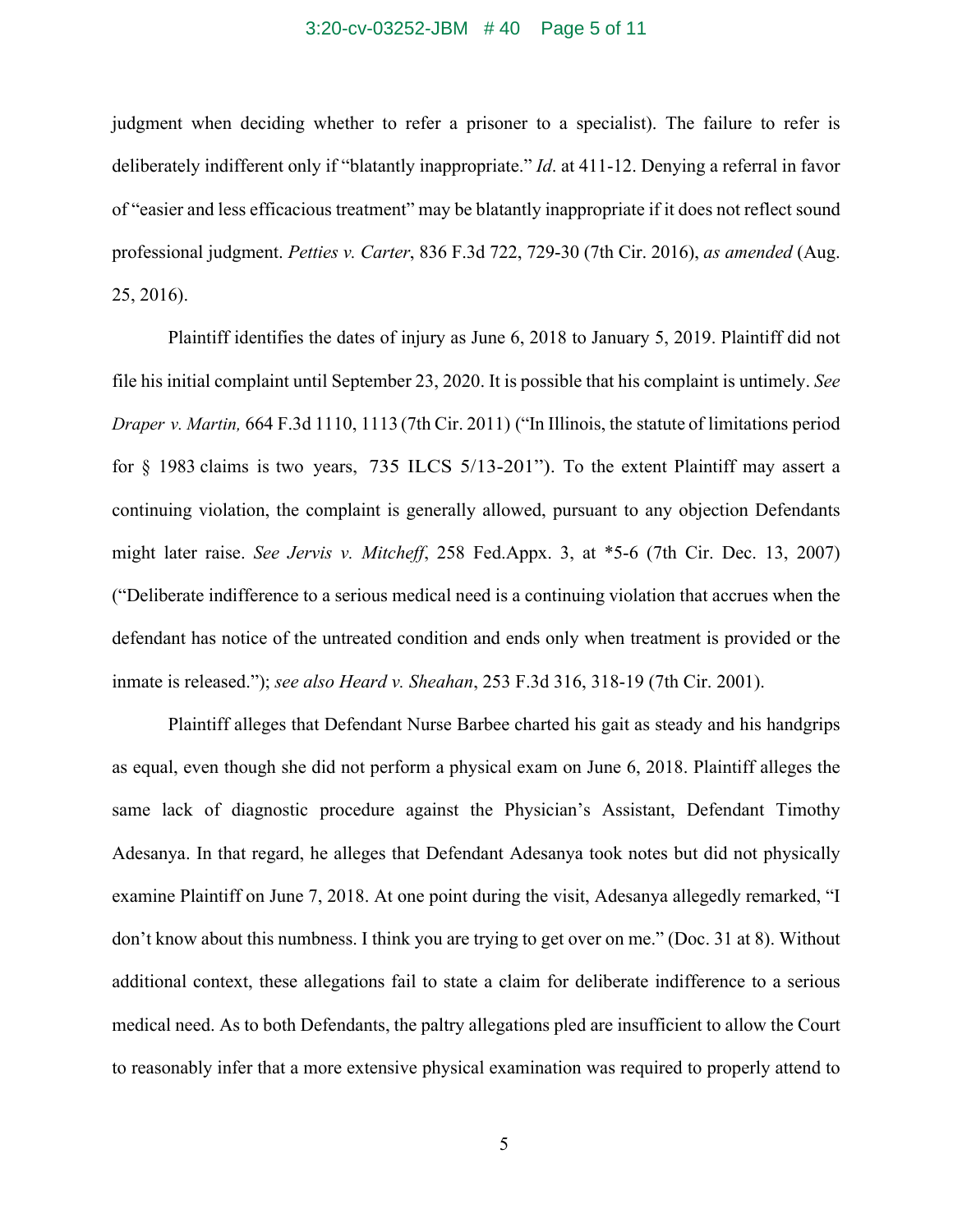#### 3:20-cv-03252-JBM # 40 Page 6 of 11

Plaintiff's medical concerns then presented to these Defendants. Plaintiff will be allowed to amend his second amended complaint in that regard. Defendants Barbee and Adesanya are DISMISSED without prejudice.

Plaintiff's claim that Defendant Francis Kayira, Graham's Chief Medical Officer, formulated an ineffective physical therapy plan falls short of pleading the culpable state of mind required for deliberate indifference. However, Plaintiff will be allowed to proceed on his claim that Dr. Kayira failed to properly diagnose and treat appropriately his medical needs on September 13, 2018 and September 26, 2018, when Plaintiff informed Dr. Kayira that physical therapy was having no effect and that his condition was worsening.

Plaintiff's claim that Dr. Kayira did not re-present Plaintiff's case for an outside consultation as contemplated by Defendant Stephan Ritz, Wexford's Risk Manager, on September 13, 2018 and September 26, 2018 fails to state a claim as Plaintiff has pled nothing to support that Dr. Kayira knew he was required to re-present Plaintiff's case to Defendant Ritz for review.

While Plaintiff objected to Dr. Kayira discharging him from the health care unit without further diagnosis on August 9, 2018, Plaintiff does not allege that he was receiving any particular treatment there and was harmed by being discharged.

Plaintiff claims that Dr. Kayira delayed medical treatment by failing to classify his condition as "urgent" and by not obtaining a consultation with a specialist until November 21, 2018, after he underwent an MRI on October 12, 2018, showing a serious spinal compression. Plaintiff also claims that Dr. Kayira ordered Plaintiff to return to prison on November 21, 2018, even though Dr. Choi, a consulting neurologist, recommended immediate emergency surgery. It is unclear at this early stage in the litigation process and without the benefit of discovery, whether Dr. Kayira was responsible for obtaining a consultation with a specialist, and if so, whether a five-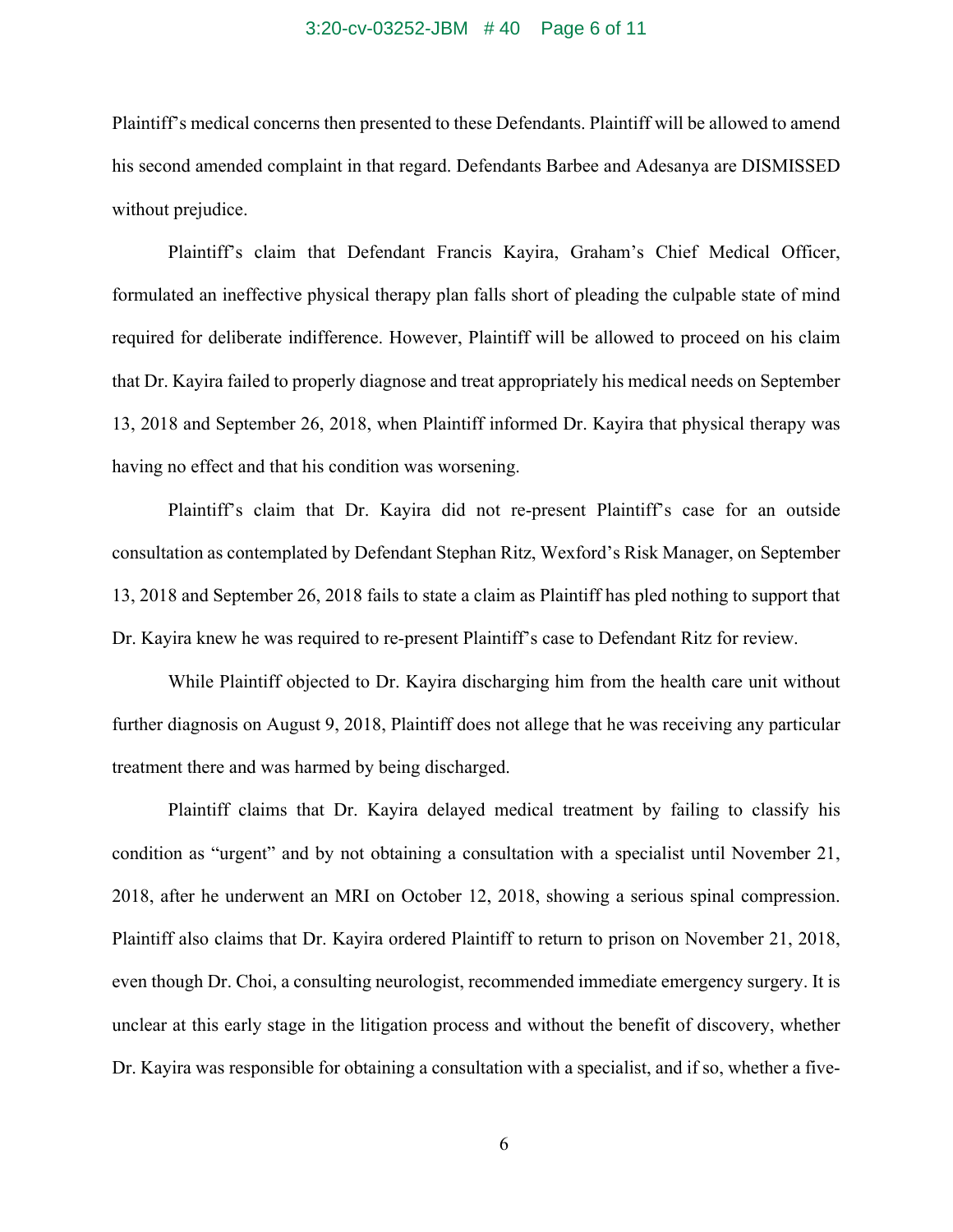#### 3:20-cv-03252-JBM # 40 Page 7 of 11

to six-week delay between the MRI and a consultation with a specialist based on an alleged failure to classify a condition as "urgent" would constitute deliberate indifference. Similarly, it is also unclear if Dr. Kayira was responsible for ordering Plaintiff to go back to prison on November 21, 2018, rather than having immediate emergency surgery as Dr. Choi recommended. The Court will allow Plaintiff to proceed on a deliberate indifference claim against Dr. Kayira based on these allegations. The consequential connection between the alleged delay and some harm to Plaintiff will be a required showing by Plaintiff at summary judgment or at trial.

Plaintiff alleges that he suffered severe motor control dysfunction, spasms and tremors, and was unable to move on December 18, 2018. Rather than having Plaintiff taken to the emergency room as Dr. Choi recommended if his condition worsened, Dr. Kayira gave Plaintiff muscle relaxers and ordered him to return to his cell. Without supporting allegations that Dr. Choi spoke with Dr. Kayira or that Dr. Kayira was aware of this recommendation, Plaintiff's claim that Dr. Kayira disregarded Dr. Choi's recommendation by failing to have Plaintiff taken to the emergency room on December 18, 2018, fails to state a claim.

Plaintiff alleges that he spoke with Warden Craig Foster in the chow hall and told him about concerns related to his course of medical treatment. As a non-medical prison official, Warden Foster is entitled to rely on the opinions of medical staff. *See Hayes v. Snyder*, 546 F.3d 516, 527 (7th Cir. 2008). "If a prisoner is under the care of medical experts … a non-medical prison official will generally be justified in believing that the prisoner is in capable hands." *Spruill v. Gillis*, 372 F.3d 218, 236 (3d Cir. 2004). When the conversation with Warden Foster occurred on July 18, 2018, Plaintiff was under the care of medical staff. "[T]o be liable under [Section] 1983, an individual defendant must have caused or participated in a constitutional deprivation." *Pepper v. Village of Oak Park,* 430 F.3d 809, 810 (7th Cir. 2005) (citations omitted). There is no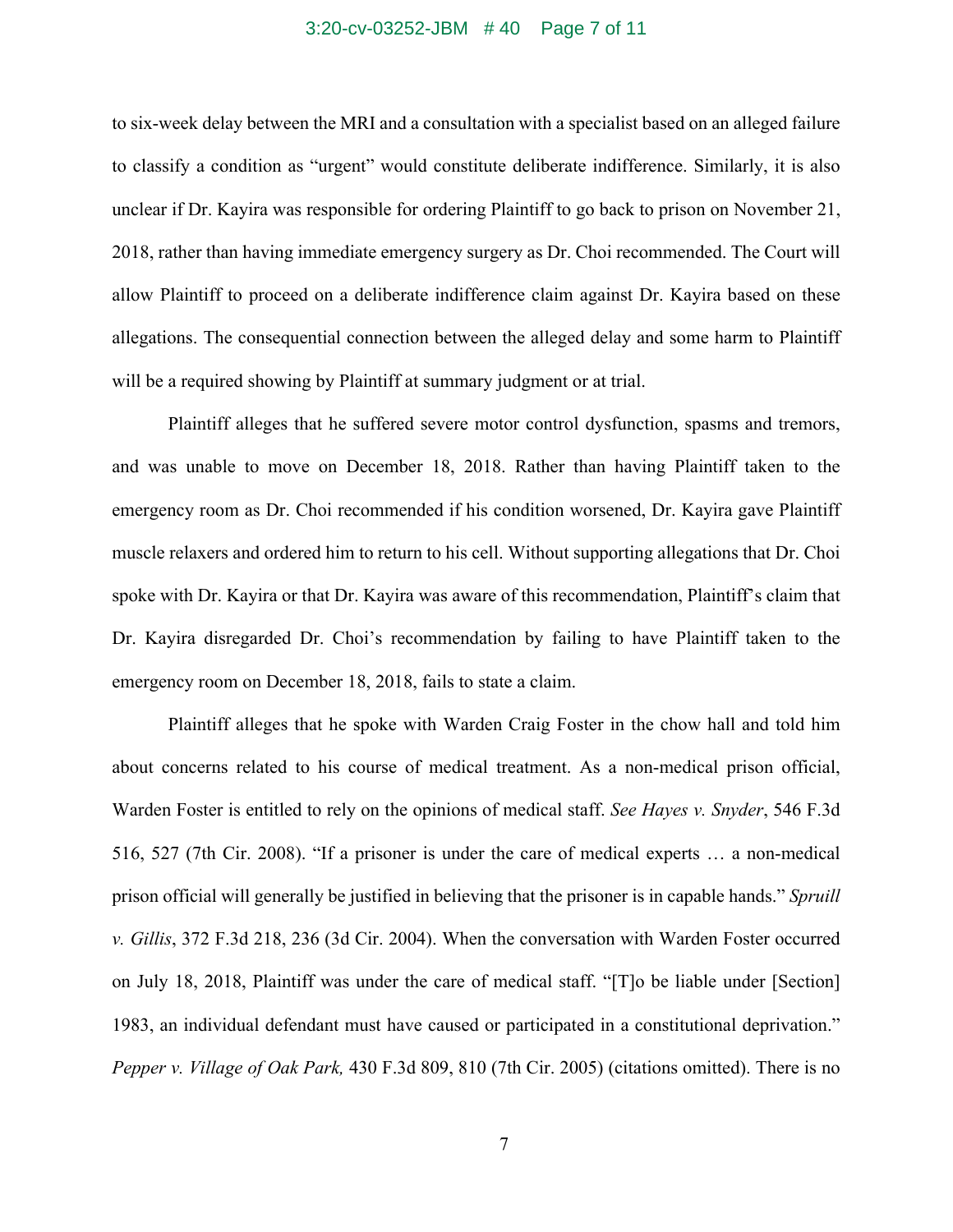#### 3:20-cv-03252-JBM # 40 Page 8 of 11

respondeat superior culpability under § 1983. If state prison officials are named, they must be named in their individual capacities, and Plaintiff must allege that the official personally participated in the deprivation or was deliberately reckless as to the misconduct of subordinates or was aware and condoned, acquiesced, or turned a blind eye to it. *Sanville v. McCaughtry*, 266 F.3d 724, 740 (7th Cir. 2001). Based on the paltry allegations in Plaintiff's complaint, the Court finds that he has failed to state claim. Defendant Foster is DISMISSED without prejudice.

Finally, Plaintiff alleges that Defendant Stephan Ritz, Wexford's Risk Manager, denied approval on August 2, 2018, for Plaintiff to receive an MRI and a consultation with an outside specialist and ordered him to continue with physical therapy. A physician is liable for a failure to refer only if that decision is "blatantly inappropriate." *Pyles v. Fahim*, 771 F.3d 403, 411–12 (7th Cir. 2014). The physician must have a "sufficiently culpable state of mind," that he actually knew of a substantial risk of serious harm and consciously disregarded it. *Lee v. Young*, 533 F.3d 505, 509 (7th Cir. 2008). In the absence of allegations showing that Ritz is a physician, the Court cannot determine at this juncture whether Ritz's initial refusal in August 2018 was blatantly inappropriate or simply beyond his competency as a layman. Plaintiff will be allowed to amend his second amended complaint in that regard. Defendant Ritz is DISMISSED without prejudice.

### **IT IS THEREFORE ORDERED:**

1. This case shall proceed on the deliberate indifference claim as stated above against Defendant Kayira. The Clerk is directed to reinstate Dr. Francis Kayira as a Defendant. All other claims are dismissed and will not be included in the case, except in the Court's discretion upon motion by a party for good cause shown, or by leave of Court pursuant to Federal Rule of Civil Procedure 15.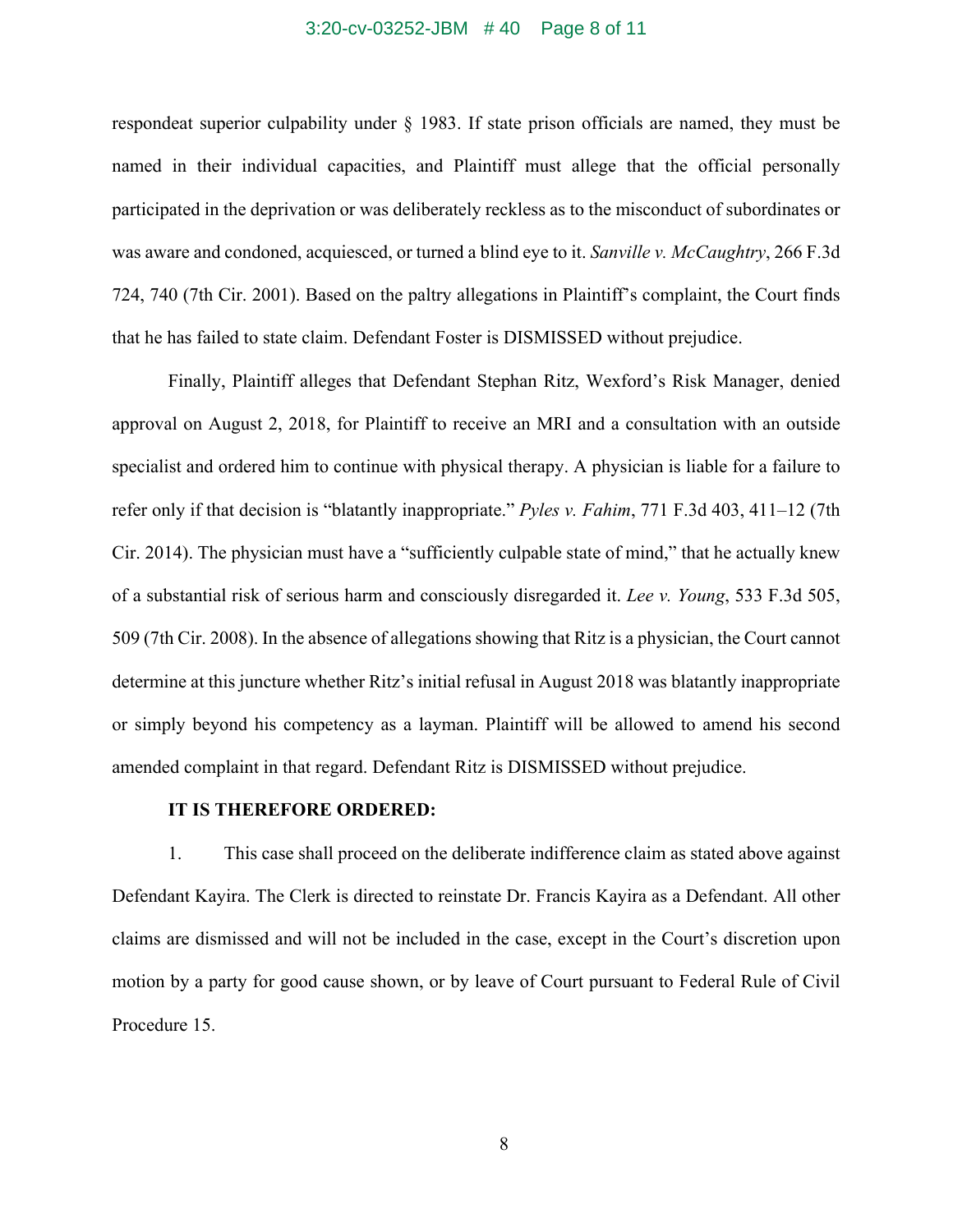#### 3:20-cv-03252-JBM # 40 Page 9 of 11

2. Plaintiff's claims against Defendants Barbee, Adesanya, Foster, and Ritz are dismissed for failure to state a claim pursuant to Fed. R. Civ. P. 12(b)(6) and 28 U.S.C. § 1915A. Defendants Barbee, Adesanya, Foster, and Ritz are DISMISSED without prejudice. Plaintiff shall have 30 days from the entry of this Order to file an amended complaint. It is to be captioned "Third Amended Complaint" and is to include all of Plaintiff's claims against all Defendants, without reference to a prior pleading. Plaintiff's Third Amended Complaint will replace his Second Amended Complaint in its entirety. Piecemeal amendments are not accepted.

3. Plaintiff has filed a Motion [36], inquiring as to the status of this case. [36] is rendered MOOT by this Order.

4. Previously, the Court stayed the deadline for filing a dispositive motion on the issue of exhaustion and extended the deadline to 30 days after the Court issued its merit review of Plaintiff's Second Amended Complaint. (d/e 12/8/2021). Defendant Kayira is DIRECTED to file a dispositive motion on the issue of exhaustion, if appropriate, within 30 days of this Order. Pursuant to the Scheduling Order [29], discovery closes on June 28, 2022. Summary judgment motions are due on July 28, 2022.

5. The Clerk is directed to send to Defendant Kayira, pursuant to this District's internal procedures: 1) a Notice of Lawsuit and Request for Waiver of Service; 2) a Waiver of Service; 3) a copy of the Second Amended Complaint; and 4) a copy of this Order.

6. If Defendant fails to sign and return a Waiver of Service to the Clerk within 30 days after the Waiver is sent, the Court will take appropriate steps to effect formal service on Defendant and will require Defendant to pay the full costs of formal service pursuant to Fed. R. Civ. P. 4(d)(2). If Defendant no longer works at the address provided by Plaintiff, the entity for which Defendant worked at the time identified in the complaint shall provide to the Clerk Defendant's

9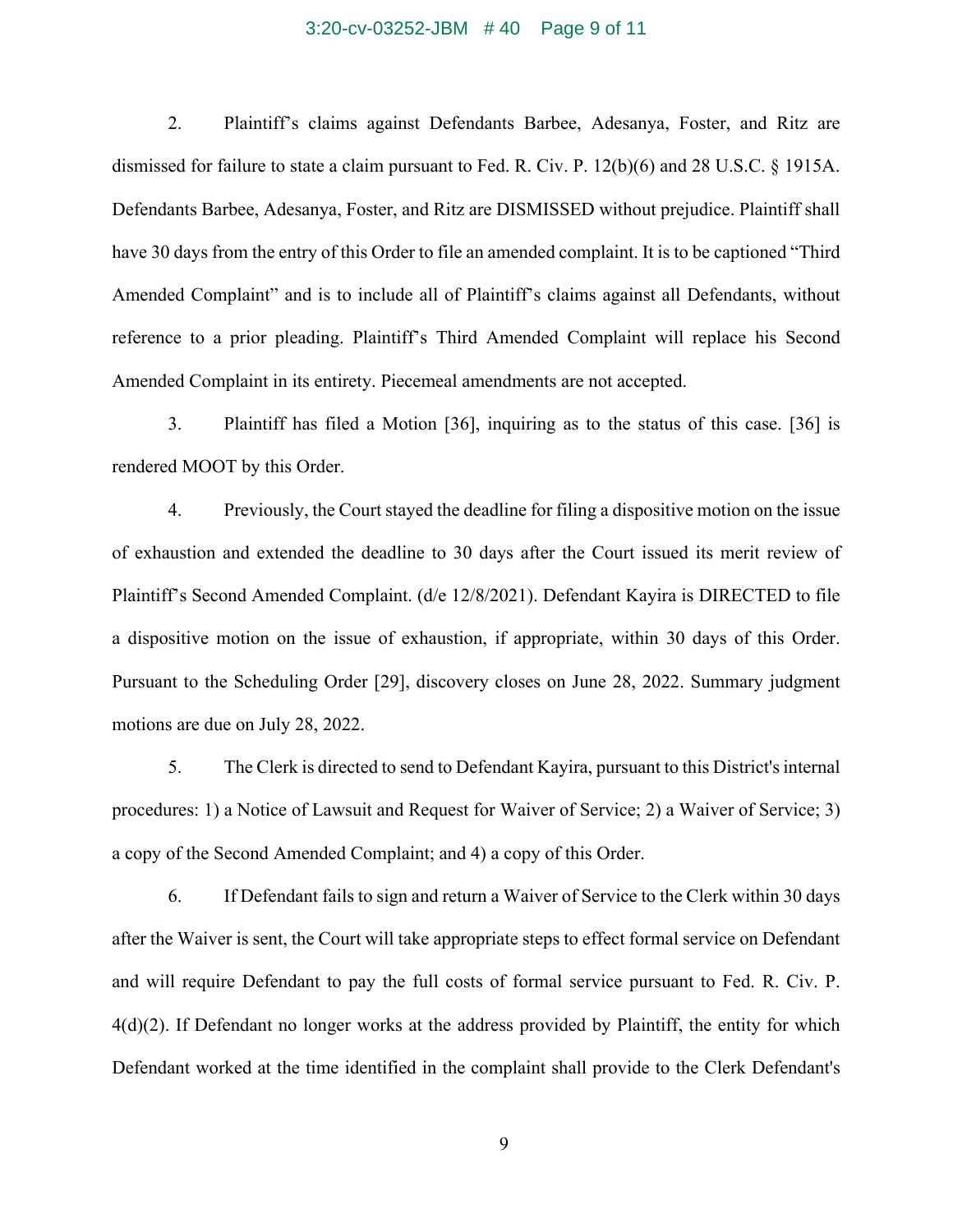# 3:20-cv-03252-JBM # 40 Page 10 of 11

current work address, or, if not known, Defendant's forwarding address. This information will be used only for purposes of effecting service. Documentation of forwarding addresses will be maintained only by the Clerk and shall not be maintained in the public docket nor disclosed by the Clerk.

7. Defendant shall file an answer within the time prescribed by Local Rule. A Motion to Dismiss is not an answer. The answer it to include all defenses appropriate under the Federal Rules. The answer and subsequent pleadings are to address the issues and claims identified in this Order.

8. Plaintiff shall serve upon any Defendant who has been served, but who is not represented by counsel, a copy of every filing submitted by Plaintiff for consideration by the Court and shall also file a certificate of service stating the date on which the copy was mailed. Any paper received by a District Judge or Magistrate Judge that has not been filed with the Clerk or that fails to include a required certificate of service will be stricken by the Court.

9. Once counsel has appeared for Defendant, Plaintiff need not send copies of filings to Defendant or to Defendant's counsel. Instead, the Clerk will file Plaintiff's document electronically and send notice of electronic filing to defense counsel. The notice of electronic filing shall constitute notice to Defendant pursuant to Local Rule 5.3. If electronic service on Defendant is not available, Plaintiff will be notified and instructed accordingly.

10. Counsel for Defendant is hereby granted leave to depose Plaintiff at Plaintiff's place of confinement. Counsel for Defendant shall arrange the time for the deposition.

11. Plaintiff shall be provided a copy of all pertinent medical records upon request.

10